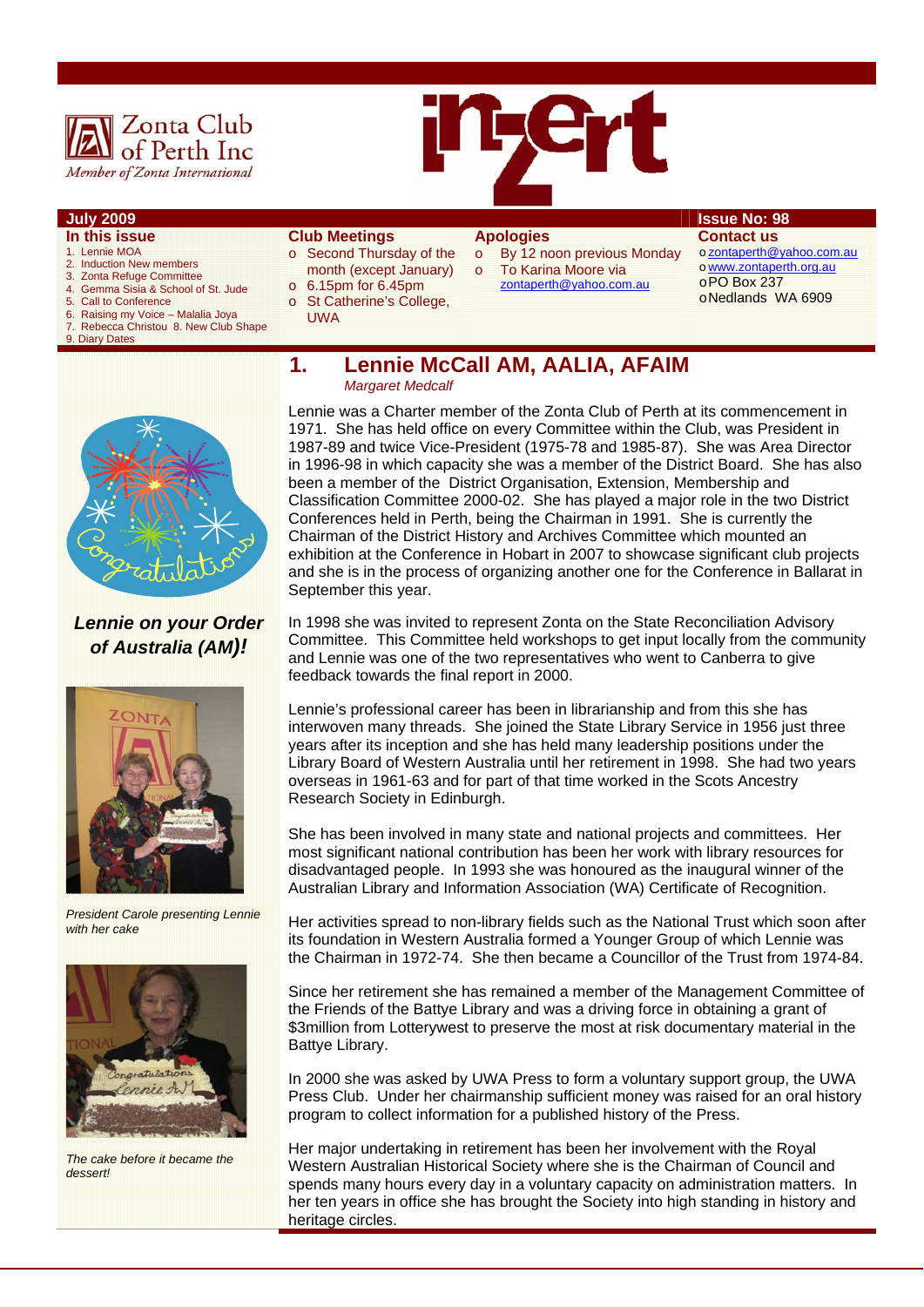# **2. Induction of New Members**



*Jill Anderson* 



*Lesley Meaney* 



*Donna Caspersz* 



At the May AGM, three new members were inducted by Area 3 Director, Judy Tennant. A special welcome to Jill, Lesley and Donna!

# *Jill Anderson*

Jill was born in Subiaco and educated at St Hilda's Anglican School for Girls and spent her childhood in Fremantle. She is married with three children.

Jill has a Diploma in Occupational Therapy and a Bachelor of Arts majoring in Anthropology. Her career has taken her to Victoria, Tasmania and is currently the locum OT for the Independent Living Centre.

Her community activities have been many and varied and she is presently involved with the Gracetown Progress Association.

She lists as her interests; family, swimming, reading, Gracetown, art, travel, cooking, fishing, art, friends, dressmaking and the AFL Fremantle Dockers.

# *Lesley Meaney*

Lesley was born in England and arrived in Australia in 1969. She had already completed 4 years of fine art studies and followed this with a post graduate diploma in education upon her arrival in Perth.

Lesley has spent her career in the Arts. She has been head of Art at Fremantle College of TAFE and Art Coordinator at Karratha College of TAFE, after which she spent three years in the Fiji Islands painting.

Lesley has had 19 solo exhibitions. Her most recent has been an exhibition at the Holmes a Court Gallery where she was the resident artist until June 28<sup>th</sup>.

Her hobbies have balanced her solitary and sedentary career as an artist by being active. She plays golf, swims, and is an active member of Cottesloe Surf Life Saving Club.

Lesley is married with three children and two grandchildren.

### *Donna Caspersz*

Donna was born in Sri Lanka and arrived in Australia with her family at the age of six. Donna has a Masters and PhD from UWA and now works in its Business School in the Management and Organisations Discipline.

Donella is also the Academic Advisor to Family Business Australia WA and has chaired a WA Curriculum Council Advisory Panel on teaching Business Management Education in Secondary Schools, and is involved in policy engagement on disability services and women's affairs.

Donna lives in Subiaco with John, Joseph, James and Louisa.

# **3. Expressions of Interest for Zonta Refuge Management Committee**  *Mary Gurgone*

Zonta International usually has 4 representatives on the Zonta House Refuge Association Management Committee (ZHRAMC) and until recently these comprised of two members from the Zonta Club of Perth and two members from the Zonta Club of Perth Northern Suburbs. Our Club's representatives included Mary Gurgone and Lori Grech. Lori was President of our Club from 2006-2008 but is no longer a member of Zonta.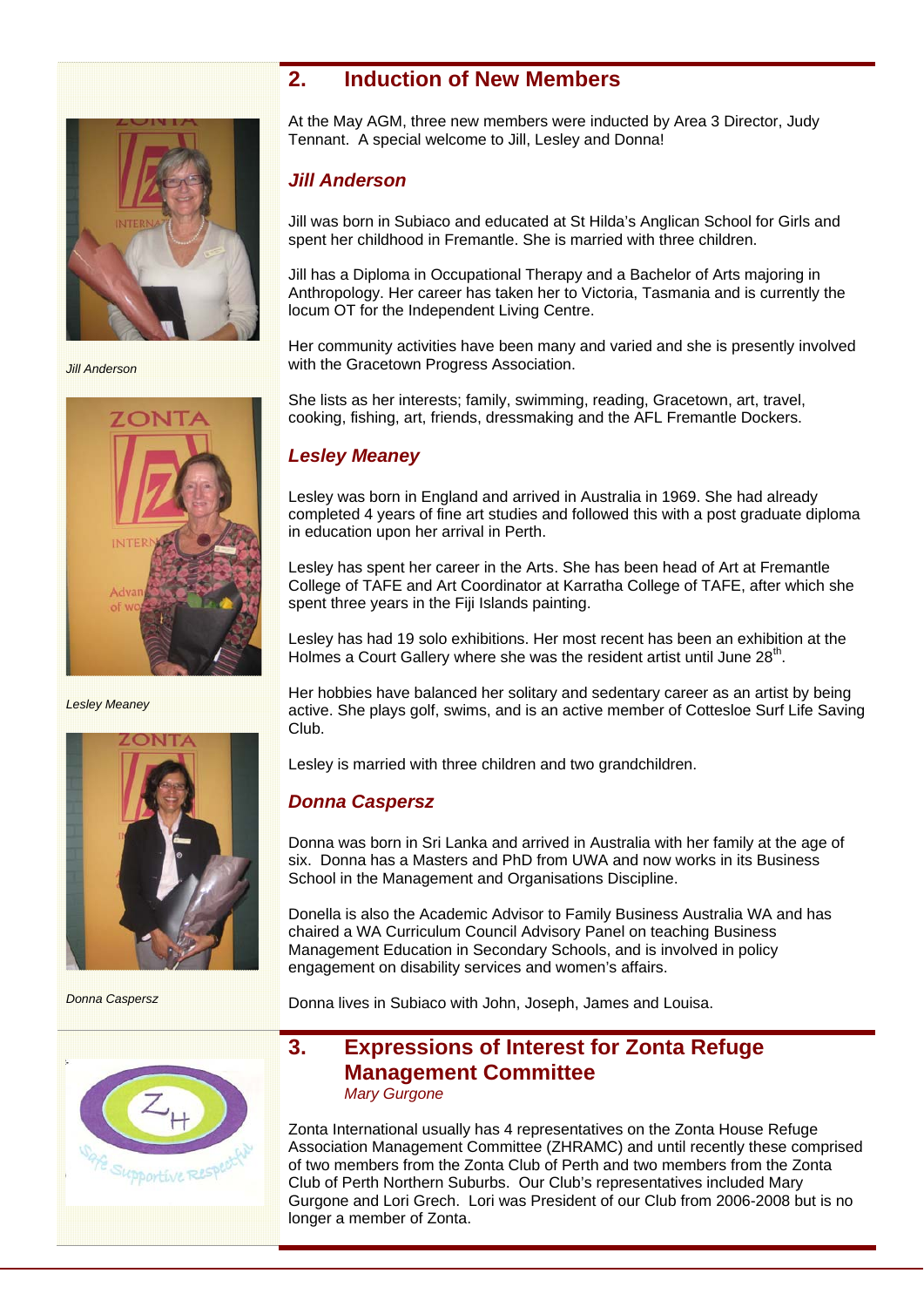

At the next annual meeting in October there will be several vacancies on the ZHRAMC and it is timely to put forward at least one Zonta nomination for the Management Committee. This is a great opportunity to find out what happens at the Refuge and contribute your talents to a worthy cause.

Lori, as Chair of the ZHARMC, has led a process to examine what skills are needed and would appreciate nominations from Zontians who have expertise in:

- Finance
- **Governance**
- **Marketing**
- Law

If you think you have what it takes to make a difference, please contact Mary Gurgone to find out more on gurgone@iinet.net.au

# **4. Gemma Sisia and the School of St Jude**



*Carole with Gemma (second from right) and her team at the June Dinner Meeting* 

*Photographs from The School of Saint Jude website...* 







*No such thing as 'it can't be done'*....this is the mantra of 'challenge junkie' Gemma Sisia our guest speaker at the June meeting. Gemma is the inspirational founder of the School of St Jude in Tanzania –named after the saint of lost causes - that caters exclusively for disadvantaged children. Gemma featured in the ABC's Australian Story program a few days before the meeting and members were able to see footage from her beautiful family home on the merino farm in rural New South Wales (where she grew up as the only daughter with seven brothers) and compare it to the amazing scenery of Tanzania near Mount Kilimanjaro where she lives now with her husband and three children. Gemma started off her career wanting to be a nun and after completing a science degree majoring in genetics and biochemistry did a teaching diploma and went to Uganda to help in a convent and school there. An eventful safari to Kenya and Tanzania showed her some magnificent country but also introduced her to romance and she subsequently married her rather handsome tour guide, Richard, whose father is a vet in Tanzania. Her father in law suggested that she start a school in Tanzania and the School of St Jude was born - with three children - and now boasts over 1100 – all of whom rely on donations to the school for their future.

Gemma was undertaking a six week tour of Australia to raise funds for these marvelous children who have beaten the odds just to get into St Judes. Members were awed to hear that every week from September to Christmas over three thousand children aged 7 and under come to the school hoping to be accepted into the next year's intake. First of all the children have to demonstrate that they can read and if they can, they then do a further 20 minute written test. Each week a handful of children are selected until the annual intake of 150 is reached. All the children have to be able to prove that they are poor and in the main this means that the home has no electricity or floor coverings i.e. has dirt floors. As the school has increased in reputation, so has the desperation of families to get their children into it. Gemma cited instances of richer families moving to the slums so they could pass the disadvantage test.... However, Gemma's team soon got wise to this and now all potential students are subjected to home visits over a period of time to check the authenticity of claims.

St Jude's boasts a superb academic standing with all its senior class students being in the top 10% of all students in Tanzania – in fact on Gemma's slide show she showed a photograph of 3 students who were among the top 150 students in the country.

The children all looked very smartly dressed in their school uniforms and Gemma explained that they are made on site by parents of the students, but if you look closely no two uniforms are quite the same! The school tries to employ as many local people as possible to do the catering, cleaning, guarding, gardening and of course the teaching - all of the 127 teaching staff are now Tanzanians. Twelve boarding houses that accommodate 400 older students have recently been completed and a second primary school has also been constructed about half an hour away from the original school.

Zontians may be interested to know that the school has a hostel where overseas visitors may stay. The hostel accommodates individual travelers to groups from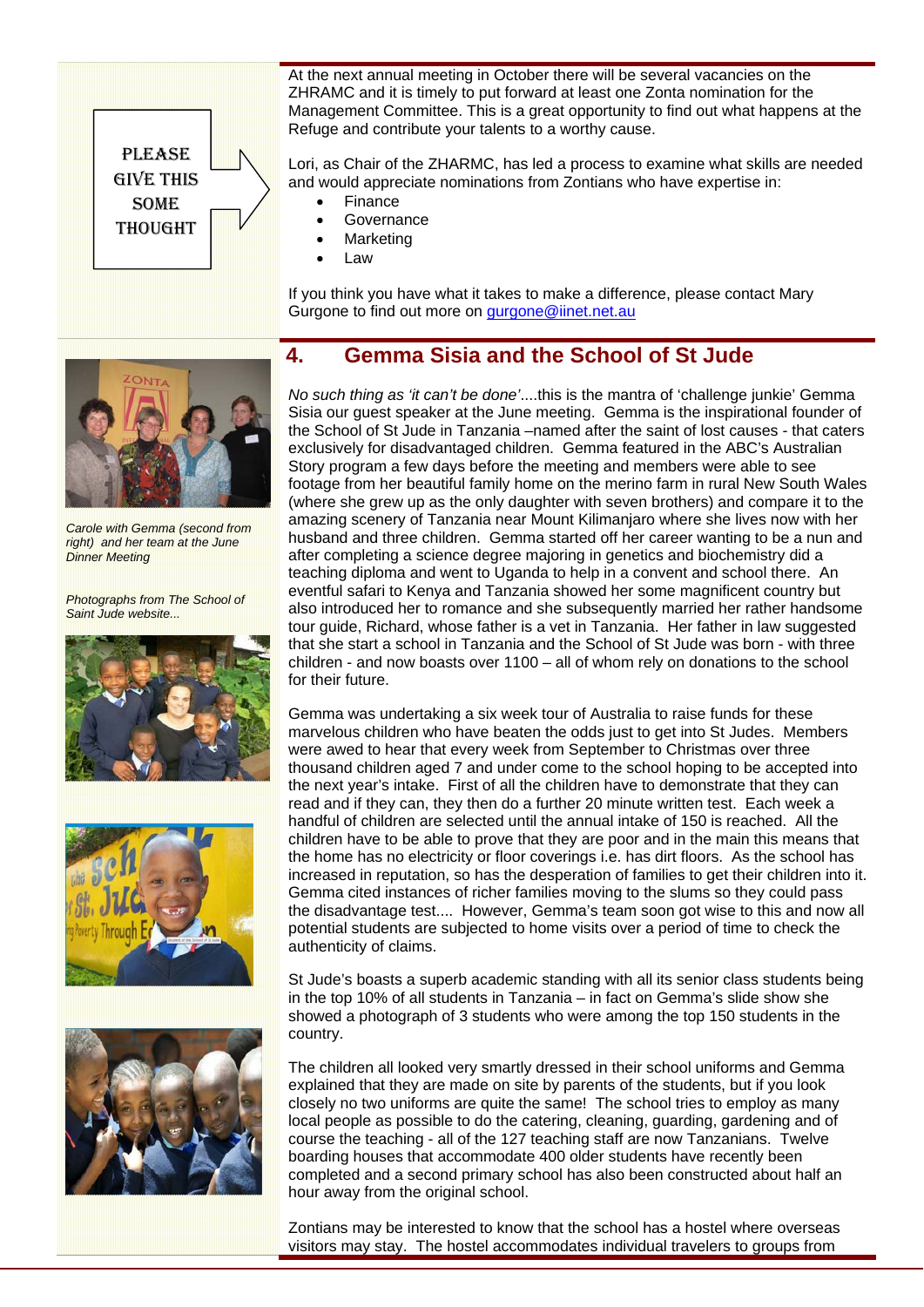



service clubs. Gemma explained that often Rotarians use the hostel and during their stay they make furniture for the new intake of students or cover textbooks with 'contact'. Overseas volunteers are not permitted to teach the children in the 'core' academic subjects but they are able to help out with music and art classes and of course play with the students – sounds like a lot of fun!

Gemma has a hard job ahead of her – she has to find the money to ensure the students can stay at school and hopefully find sponsorships for the new year's intake. Gemma is slowly building up the school, each year starting with a new grade 1 intake of 150 students and slowly expanding the school upwards into the secondary levels. Currently the school is planning for the second year of high school and Gemma hopes that by 2014 the school will be complete – with all primary and secondary classes in place and no builders on the site! Of course, every year Gemma has to find the funds to build 6 new classrooms, 150 desks and chairs, new books, buses, new boarding houses, extra pots in the kitchen and much, much more!

Gemma can only be described as purposeful. She has kept to her dream of building the school and whilst negotiating to make it all happen has somehow found time to have a family as well... This is a lady who is making a difference not only to the over 1100 children attending St Jude's but also to their families and ultimately to their country for who knows where these bright students from St Judes will take Tanzania in the future.

The recession is hitting the school hard and without more donations the school may not be able to accommodate the 2010 intake which, according to Gemma, will mean *'150 children will be at the gates and not inside the school'*. If you would personally like to donate money to St Judes, sponsor a child or buy a bucket load of carrots – all donations may be made via the school's web site at www.schoolofstiude.co.tz. You can also watch the Australian Story episode from this site! However, as Gemma pointed out, we can do most by talking positively about the school and letting our friends, families and colleagues know that it exists – and the more people that know about the school the more potential donors there will be!

# **5. Call to Conference**



What: 10<sup>th</sup> Biennial District 23 Conference in Ballarat **When:** 25 to 27 September 2009 **Where:** Mercure Ballarat Hotel and Convention Centre, 613 Main Road Ballarat. www.mercureballarat.com.au

Full conference registration is \$315 and in addition there is a special Gala Dinner and the opportunity to view the famous sound and light show "Blood on the Southern Cross". Please join the District Board, District Committees and other STARZ in Ballarat for a relaxing long weekend celebrating our successes, increasing your knowledge of Zonta, making or renewing wonderful Zonta friendships.



*Malalia with her bodyguards at a secret address in the back streets of Kabul* 

### **When:** Monday July 6<sup>th</sup> 7pm **Where:** Tompkins on Swan Function Centre, Cnr Dunkley Avenue and Canning Highway, Alfred Cove **Bookings:** Dymocks Garden City, Shop 33/34 Garden City Shopping Centre, 125 Riseley St, Booragoon. garden@dymocks.com.au **Cost:** \$15.00 – includes refreshments

**6**. **"Raising my Voice "by Malalai Joya**

Malalai Joya was elected into the first parliament after the fall of the Taliban. She was evicted after she spoke out against the warlords who now hold seats in the parliament and demanded that war criminals should be prosecuted. For the last five years she has been living under constant threat and now has to move between safe houses almost daily. Her book will bring the situation of Afghanistan into sharp focus. More can be found by 'Googling' Malalai Joya.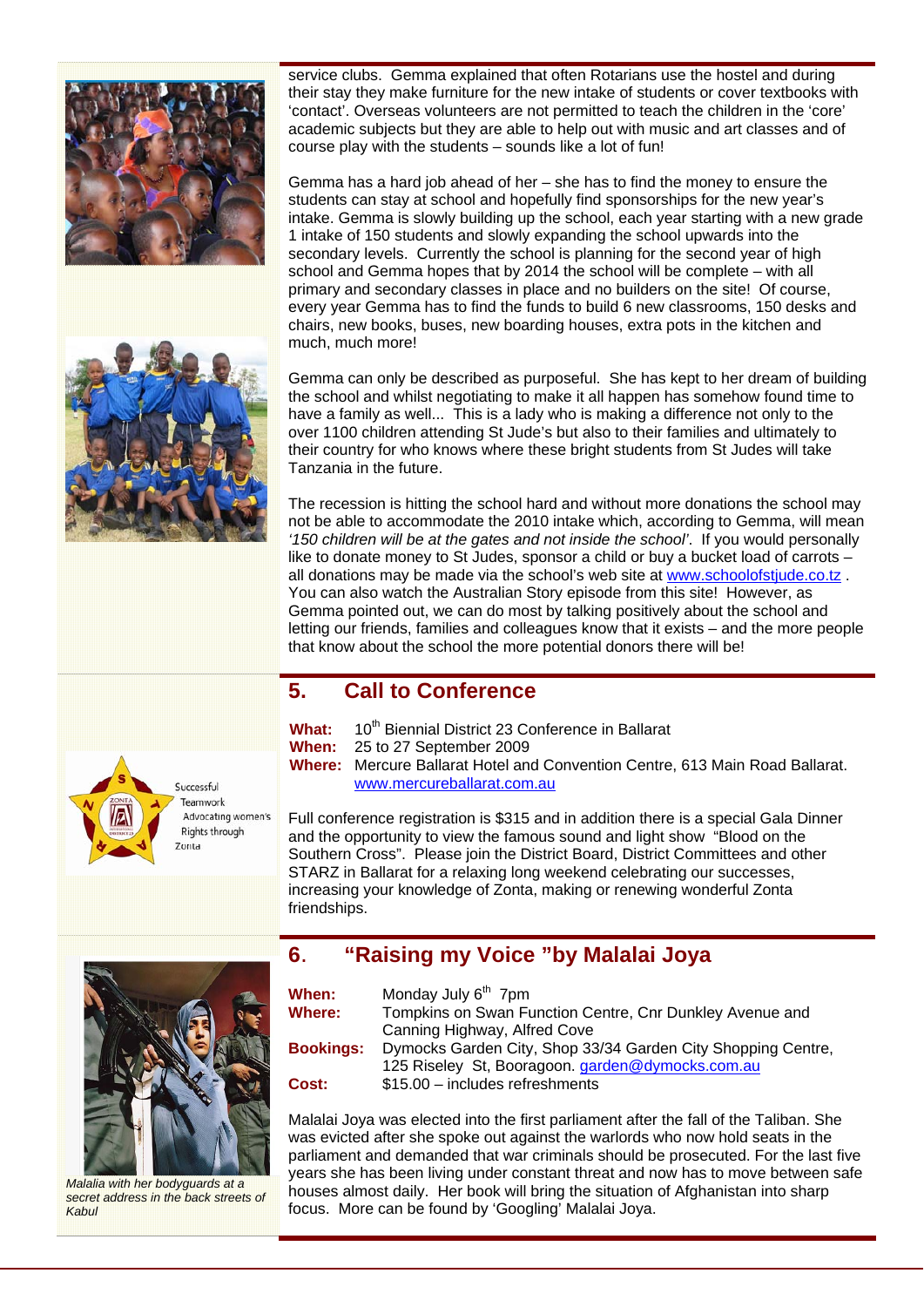# **7. Rebecca Christou at Arafura Games 2009**



*Bec Christou* 

### *Bec's talent showcased at Arafura Games 2009*

More than 2000 athletes competing in 26 sports came together in Darwin in May to celebrate the very best emerging sportsmen and women have to offer at the Arafura Games 2009.

Representing countries from across the Asia Pacific region and beyond, these young men and women demonstrated their skill on the sports field and their fellowship socially.

For 18 years the Arafura Games has been pivotal in focusing attention on emerging athletes, offering them the opportunity to compete in an international competition the like of which occurs nowhere else in the world.

Our own Bec Christou came away with two medals - a silver in the 800m dash open and a bronze in the 1500m run open. Though what the difference is between a dash and a run. I'm not quite sure!

Congratulations Bec!

# **8. New Shape for our Club 2009-10**

One of the big issues facing our Club has been succession planning and in the last few months members have tackled this problem head on. After a series of club workshop sessions, discussions and debates, a new structure for the club has been developed and is being trialled from the 2009-2010 Zonta year.

 'Out' are the big committees with chairs and 'in' are smaller teams with coordinators and mentors as can be seen from the chart below.